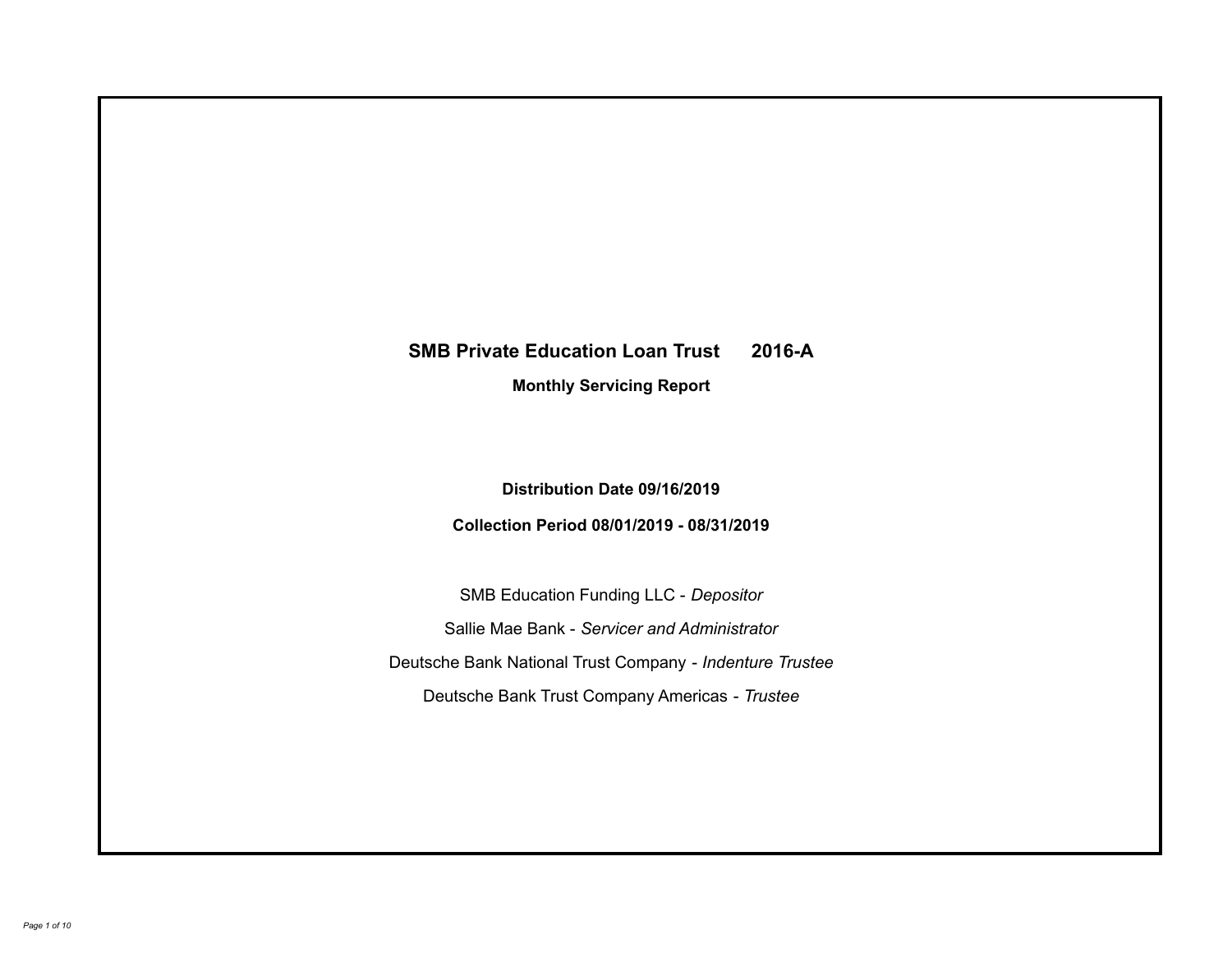| Α           | <b>Student Loan Portfolio Characteristics</b> |                                                 | <b>Settlement Date</b><br>05/26/2016 | 07/31/2019           | 08/31/2019           |
|-------------|-----------------------------------------------|-------------------------------------------------|--------------------------------------|----------------------|----------------------|
|             | <b>Principal Balance</b>                      |                                                 | \$585,861,635.84                     | \$382,176,687.30     | \$375,093,548.03     |
|             | Interest to be Capitalized Balance            |                                                 | 32,367,510.93                        | 20,245,199.52        | 20,443,738.81        |
|             | Pool Balance                                  |                                                 | \$618,229,146.77                     | \$402,421,886.82     | \$395,537,286.84     |
|             | Weighted Average Coupon (WAC)                 |                                                 |                                      |                      |                      |
|             |                                               | WAC1 (Contractual Interest Rate on the Loan)    | 8.26%                                | 9.40%                | 9.30%                |
|             |                                               | WAC2 (Average of Applicable Interest Rate)      | 8.23%                                | 9.31%                | 9.21%                |
|             |                                               | WAC3 (Average of Actual Interest Rate)          | 8.16%                                | 9.23%                | 9.13%                |
|             | Weighted Average Remaining Term               |                                                 | 134.18                               | 125.29               | 125.29               |
|             | Number of Loans                               |                                                 | 53,959                               | 35,618               | 35,063               |
|             | Number of Borrowers                           |                                                 | 52,283                               | 34,341               | 33,809               |
|             | Pool Factor                                   | Since Issued Total Constant Prepayment Rate (1) |                                      | 0.650926746<br>9.52% | 0.639790746<br>9.56% |
|             |                                               |                                                 |                                      |                      |                      |
| B           | <b>Debt Securities</b>                        | <b>Cusip/Isin</b>                               | 08/15/2019                           |                      | 09/16/2019           |
|             | A <sub>2</sub> A                              | 78449FAB7                                       | \$143,493,124.80                     |                      | \$140,508,494.24     |
|             | A <sub>2</sub> B                              | 78449FAC5                                       | \$88,202,195.97                      |                      | \$86,367,606.55      |
|             | B                                             | 78449FAD3                                       | \$50,000,000.00                      |                      | \$50,000,000.00      |
|             |                                               |                                                 |                                      |                      |                      |
| $\mathsf C$ | <b>Certificates</b>                           | <b>Cusip/Isin</b>                               | 08/15/2019                           |                      | 09/16/2019           |
|             | Residual                                      | 78449F101                                       | \$100,000.00                         |                      | \$100,000.00         |
|             |                                               |                                                 |                                      |                      |                      |
| D           | <b>Account Balances</b>                       |                                                 | 08/15/2019                           |                      | 09/16/2019           |
|             | Reserve Account Balance                       |                                                 | \$1,557,854.00                       |                      | \$1,557,854.00       |
|             |                                               |                                                 |                                      |                      |                      |
| Е           | <b>Asset / Liability</b>                      |                                                 | 08/15/2019                           |                      | 09/16/2019           |
|             | Overcollateralization Percentage              |                                                 | 30.00%                               |                      | 30.00%               |
|             | Specified Overcollateralization Amount        |                                                 | \$120,726,566.05                     |                      | \$118,661,186.05     |
|             | Actual Overcollateralization Amount           |                                                 | \$120,726,566.05                     |                      | \$118,661,186.05     |

(1) For additional information, see 'Since Issued CPR Methodology' found on page 11 of this report.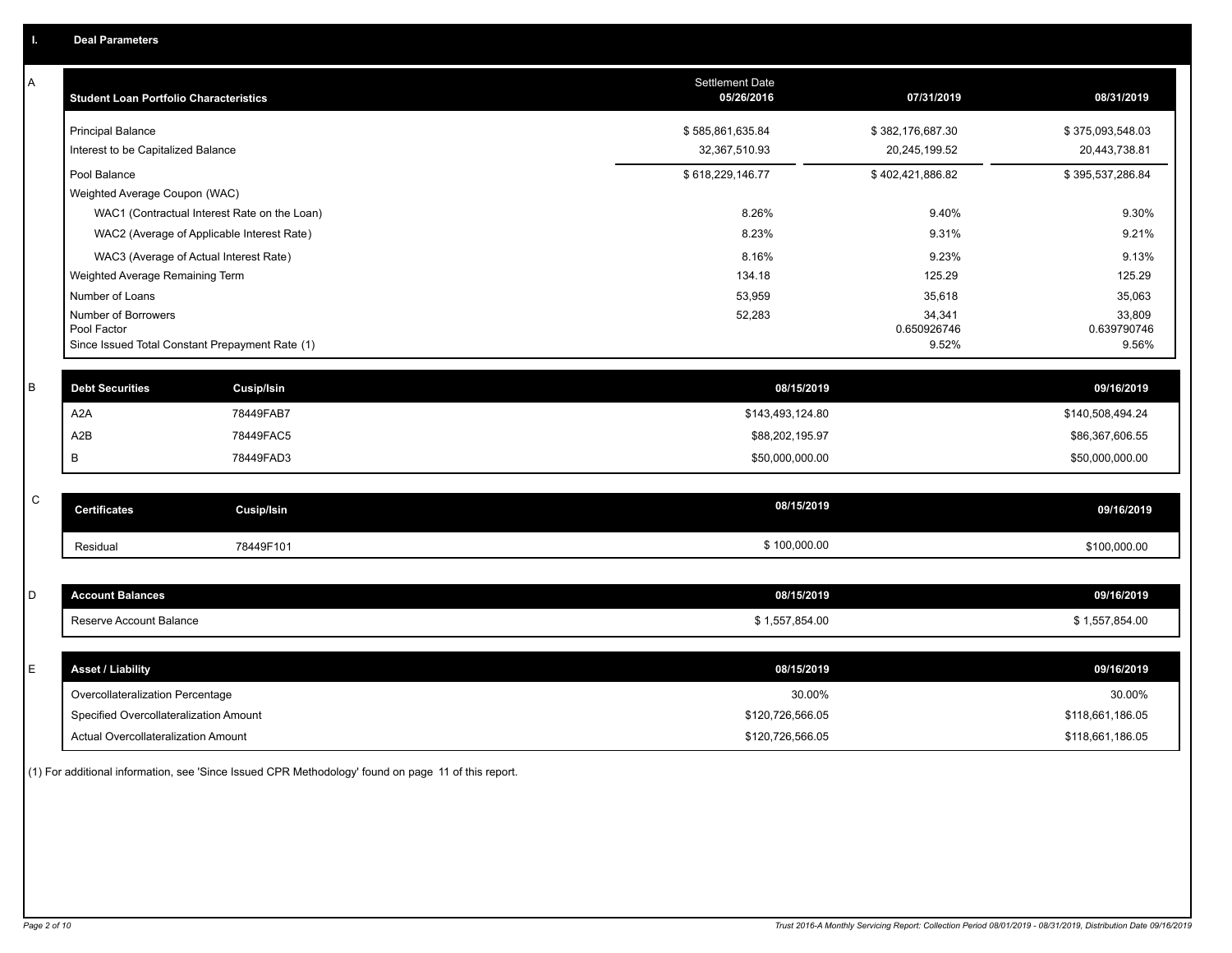## **II. 2016-A Trust Activity 08/01/2019 through 08/31/2019**

| Α | <b>Student Loan Principal Receipts</b>                           |                |  |
|---|------------------------------------------------------------------|----------------|--|
|   | <b>Borrower Principal</b>                                        | 6,980,227.76   |  |
|   | <b>Consolidation Activity Principal</b>                          | 0.00           |  |
|   | Seller Principal Reimbursement                                   | 0.00           |  |
|   | Servicer Principal Reimbursement                                 | 0.00           |  |
|   | Delinquent Principal Purchases by Servicer                       | 0.00           |  |
|   | <b>Other Principal Deposits</b>                                  | 134,598.38     |  |
|   | <b>Total Principal Receipts</b>                                  | \$7,114,826.14 |  |
| B | <b>Student Loan Interest Receipts</b>                            |                |  |
|   | <b>Borrower Interest</b>                                         | 2,165,638.48   |  |
|   | <b>Consolidation Activity Interest</b>                           | 0.00           |  |
|   | Seller Interest Reimbursement                                    | 0.00           |  |
|   | Servicer Interest Reimbursement                                  | 0.00           |  |
|   | Delinquent Interest Purchases by Servicer                        | 0.00           |  |
|   | <b>Other Interest Deposits</b>                                   | 1,353.92       |  |
|   | <b>Total Interest Receipts</b>                                   | \$2,166,992.40 |  |
| C | <b>Recoveries on Realized Losses</b>                             | \$63,166.68    |  |
| D | <b>Investment Income</b>                                         | \$17,395.10    |  |
| Ε | <b>Funds Borrowed from Next Collection Period</b>                | \$0.00         |  |
| F | <b>Funds Repaid from Prior Collection Period</b>                 | \$0.00         |  |
| G | Loan Sale or Purchase Proceeds                                   | \$0.00         |  |
| н | Initial Deposits to Distribution Account                         | \$0.00         |  |
|   | <b>Excess Transferred from Other Accounts</b>                    | \$0.00         |  |
| J | <b>Borrower Benefit Reimbursements</b>                           | \$0.00         |  |
| Κ | <b>Other Deposits</b>                                            | \$0.00         |  |
| L | <b>Other Fees Collected</b>                                      | \$0.00         |  |
| М | <b>AVAILABLE FUNDS</b>                                           | \$9,362,380.32 |  |
| N | Non-Cash Principal Activity During Collection Period             | \$31,686.87    |  |
| O | Aggregate Purchased Amounts by the Depositor, Servicer or Seller | \$135,952.30   |  |
| P | Aggregate Loan Substitutions                                     | \$0.00         |  |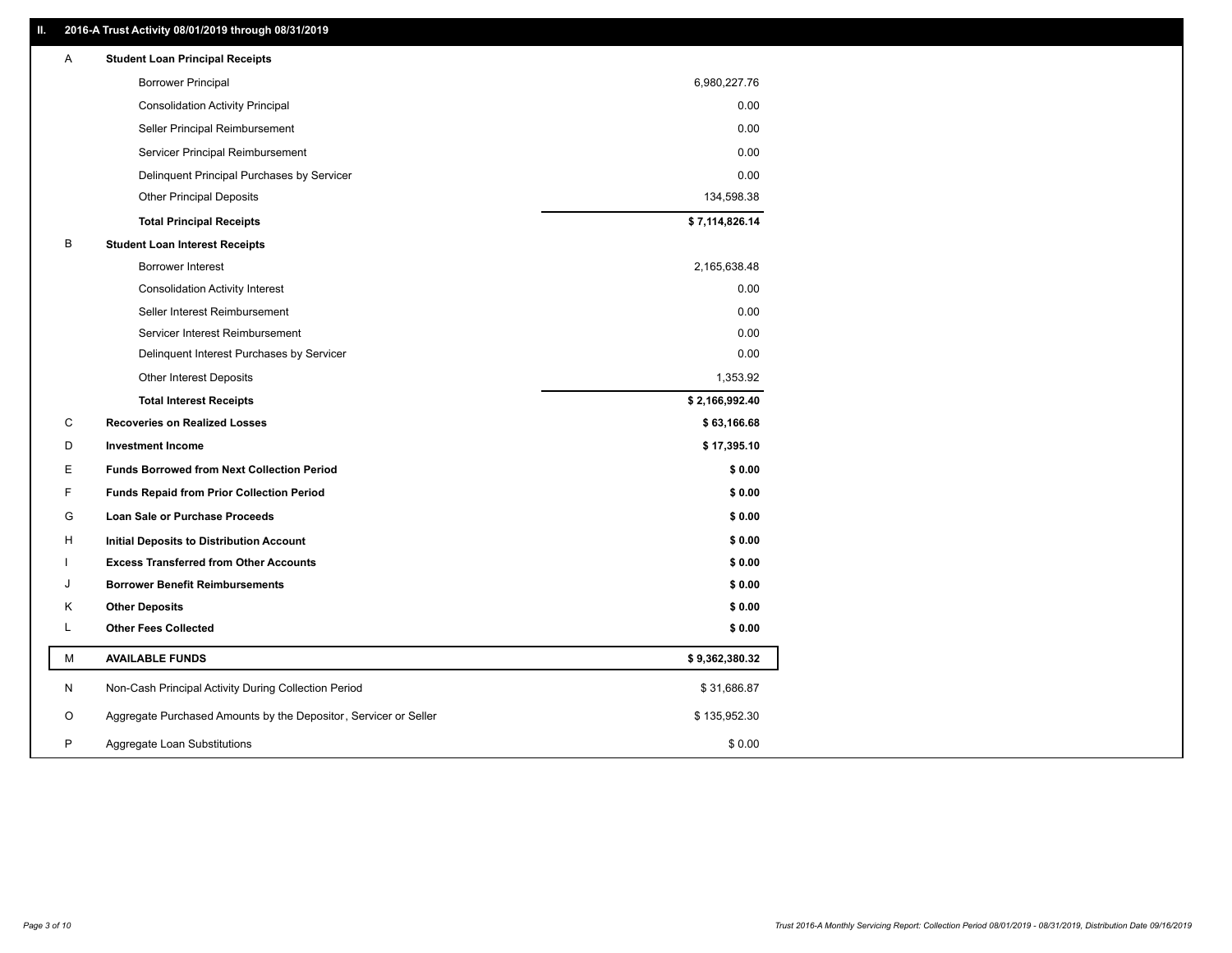|                   | <b>Loans by Repayment Status</b> |                          |            |                                                           |                |                            |                   |         |                                                                  |                |                            |
|-------------------|----------------------------------|--------------------------|------------|-----------------------------------------------------------|----------------|----------------------------|-------------------|---------|------------------------------------------------------------------|----------------|----------------------------|
|                   |                                  |                          | 08/31/2019 |                                                           |                |                            | 07/31/2019        |         |                                                                  |                |                            |
|                   |                                  | <b>Wtd Avg</b><br>Coupon | # Loans    | Principal and<br><b>Interest Accrued</b><br>to Capitalize | % of Principal | % of Loans in<br>Repay (1) | Wtd Avg<br>Coupon | # Loans | <b>Principal and</b><br><b>Interest Accrued</b><br>to Capitalize | % of Principal | % of Loans in<br>Repay (1) |
| INTERIM:          | IN SCHOOL                        | 10.48%                   | 1,503      | \$23,089,018.60                                           | 5.837%         | $-$ %                      | 10.59%            | 1,588   | \$24,035,496.21                                                  | 5.973%         | $-$ %                      |
|                   | GRACE                            | 10.40%                   | 1,050      | \$16,841,525.60                                           | 4.258%         | $-$ %                      | 10.47%            | 994     | \$15,983,869.05                                                  | 3.972%         | $-$ %                      |
|                   | <b>DEFERMENT</b>                 | 10.07%                   | 1,878      | \$23,869,519.74                                           | 6.035%         | $-$ %                      | 10.18%            | 1,877   | \$23,724,008.88                                                  | 5.895%         | $-$ %                      |
| <b>REPAYMENT:</b> | <b>CURRENT</b>                   | 8.87%                    | 28,524     | \$303,027,928.45                                          | 76.612%        | 91.346%                    | 8.97%             | 28,960  | \$308,842,041.74                                                 | 76.746%        | 91.190%                    |
|                   | 31-60 DAYS DELINQUENT            | 9.26%                    | 544        | \$7,232,775.30                                            | 1.829%         | 2.180%                     | 8.99%             | 494     | \$6,399,178.37                                                   | 1.590%         | 1.889%                     |
|                   | 61-90 DAYS DELINQUENT            | 8.49%                    | 255        | \$3,414,166.03                                            | 0.863%         | 1.029%                     | 8.88%             | 251     | \$3,419,664.18                                                   | 0.850%         | 1.010%                     |
|                   | > 90 DAYS DELINQUENT             | 10.28%                   | 127        | \$1,697,219.11                                            | 0.429%         | 0.512%                     | 9.83%             | 145     | \$2,049,477.42                                                   | 0.509%         | 0.605%                     |
|                   | FORBEARANCE                      | 9.35%                    | 1,182      | \$16,365,134.01                                           | 4.137%         | 4.933%                     | 9.53%             | 1,309   | \$17,968,150.97                                                  | 4.465%         | 5.305%                     |
| <b>TOTAL</b>      |                                  |                          | 35,063     | \$395,537,286.84                                          | 100.00%        | 100.00%                    |                   | 35,618  | \$402,421,886.82                                                 | 100.00%        | 100.00%                    |

Percentages may not total 100% due to rounding  $\star$ 

1 Loans classified in "Repayment" include any loan for which interim interest only, \$25 fixed payments or full principal and interest payments are due.

| 08/31/2019<br>07/31/2019<br>Principal and<br>Principal and<br><b>Wtd Avg</b><br>% of Loans in<br><b>Interest Accrued</b><br><b>Wtd Avg</b><br><b>Interest Accrued</b><br>to Capitalize<br>% of Principal<br>P&I Repay (2)<br>to Capitalize<br># Loans<br>% of Principal<br>Coupon<br>Coupon<br># Loans<br>IN SCHOOL<br>$-$ %<br>INTERIM:<br>10.02%<br>3,001<br>\$44,477,841.40<br>11.245%<br>10.11%<br>3,168<br>\$46,491,150.87<br>$-$ %<br>GRACE<br>2,281<br>9.94%<br>9.151%<br>10.03%<br>2,185<br>\$36,196,845.33<br>\$34,782,298.15<br>$-$ %<br><b>DEFERMENT</b><br>3,541<br>11.202%<br>9.76%<br>3,535<br>9.66%<br>\$44,307,295.74<br>\$44,060,931.00 |                                |  |  |  |
|----------------------------------------------------------------------------------------------------------------------------------------------------------------------------------------------------------------------------------------------------------------------------------------------------------------------------------------------------------------------------------------------------------------------------------------------------------------------------------------------------------------------------------------------------------------------------------------------------------------------------------------------------------|--------------------------------|--|--|--|
|                                                                                                                                                                                                                                                                                                                                                                                                                                                                                                                                                                                                                                                          |                                |  |  |  |
|                                                                                                                                                                                                                                                                                                                                                                                                                                                                                                                                                                                                                                                          | % of Loans in<br>P&I Repay (2) |  |  |  |
|                                                                                                                                                                                                                                                                                                                                                                                                                                                                                                                                                                                                                                                          | $-$ %<br>11.553%               |  |  |  |
|                                                                                                                                                                                                                                                                                                                                                                                                                                                                                                                                                                                                                                                          | $-$ %<br>8.643%                |  |  |  |
|                                                                                                                                                                                                                                                                                                                                                                                                                                                                                                                                                                                                                                                          | $-$ %<br>10.949%               |  |  |  |
| <b>CURRENT</b><br>8.73%<br>P&I REPAYMENT:<br>24,167<br>\$242,257,436.01<br>61.248%<br>89.541%<br>8.84%<br>24,562<br>\$247,588,328.31                                                                                                                                                                                                                                                                                                                                                                                                                                                                                                                     | 61.525%<br>89.354%             |  |  |  |
| 31-60 DAYS DELINQUENT<br>517<br>9.21%<br>472<br>\$6,880,179.21<br>1.739%<br>2.543%<br>8.92%<br>\$6,148,997.06                                                                                                                                                                                                                                                                                                                                                                                                                                                                                                                                            | 2.219%<br>1.528%               |  |  |  |
| 61-90 DAYS DELINQUENT<br>8.45%<br>250<br>0.852%<br>8.86%<br>245<br>\$3,370,390.12<br>1.246%<br>\$3,383,191.25                                                                                                                                                                                                                                                                                                                                                                                                                                                                                                                                            | 0.841%<br>1.221%               |  |  |  |
| > 90 DAYS DELINQUENT<br>124<br>142<br>10.28%<br>\$1,682,165.02<br>0.425%<br>0.622%<br>9.81%<br>\$1,998,839.21                                                                                                                                                                                                                                                                                                                                                                                                                                                                                                                                            | 0.721%<br>0.497%               |  |  |  |
| FORBEARANCE<br>9.35%<br>1,182<br>9.53%<br>\$16,365,134.01<br>4.137%<br>6.049%<br>1,309<br>\$17,968,150.97                                                                                                                                                                                                                                                                                                                                                                                                                                                                                                                                                | 6.485%<br>4.465%               |  |  |  |
| <b>TOTAL</b><br>100.00%<br>35,063<br>100.00%<br>35,618<br>\$395,537,286.84<br>\$402,421,886.82<br>$*$<br>Percentages may not total 100% due to rounding<br>2 Loans classified in "P&I Repayment" includes only those loans for which scheduled principal and interest payments are due.                                                                                                                                                                                                                                                                                                                                                                  | 100.00%<br>100.00%             |  |  |  |

WAC reflects WAC3 To conform with company standard reporting these sections now include Princial and Interest Accrued to Capitalize .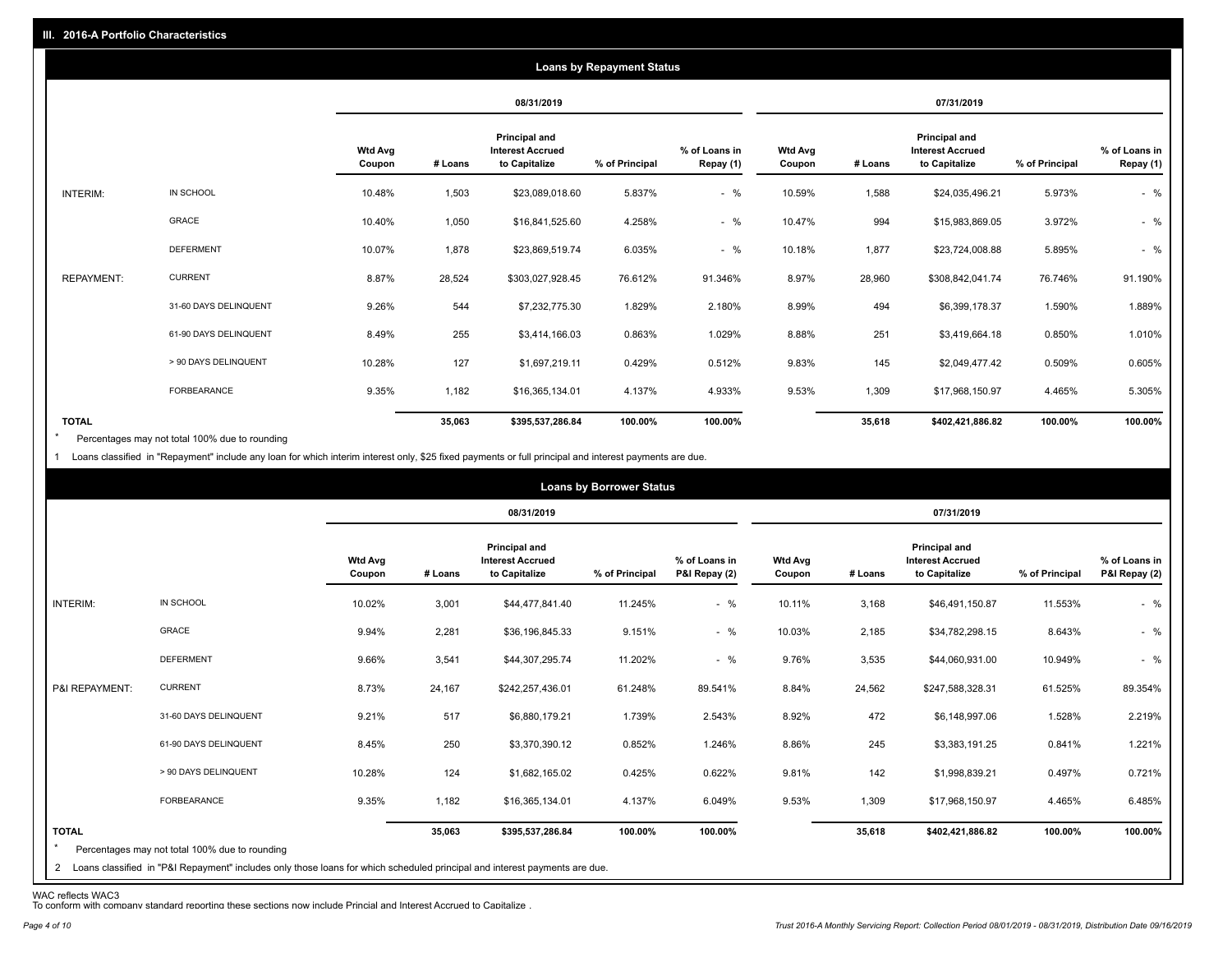|                                                                                                  | 8/31/2019        | 7/31/2019        |
|--------------------------------------------------------------------------------------------------|------------------|------------------|
| Pool Balance                                                                                     | \$395,537,286.84 | \$402,421,886.82 |
| Total # Loans                                                                                    | 35,063           | 35,618           |
| Total # Borrowers                                                                                | 33,809           | 34,341           |
| Weighted Average Coupon                                                                          | 9.21%            | 9.31%            |
| Weighted Average Remaining Term                                                                  | 125.29           | 125.29           |
| Percent of Pool - Cosigned                                                                       | 93.0%            | 93.0%            |
| Percent of Pool - Non Cosigned                                                                   | 7.0%             | 7.0%             |
| Borrower Interest Accrued for Period                                                             | \$2,937,178.91   | \$3,018,564.05   |
| <b>Outstanding Borrower Interest Accrued</b>                                                     | \$23,108,322.11  | \$22,939,472.40  |
| Gross Principal Realized Loss - Periodic *                                                       | \$524,293.70     | \$513,097.98     |
| Gross Principal Realized Loss - Cumulative *                                                     | \$17,159,833.56  | \$16,635,539.86  |
| Recoveries on Realized Losses - Periodic                                                         | \$63,166.68      | \$185,075.05     |
| Recoveries on Realized Losses - Cumulative                                                       | \$2,622,026.67   | \$2,558,859.99   |
| Net Losses - Periodic                                                                            | \$461,127.02     | \$328,022.93     |
| Net Losses - Cumulative                                                                          | \$14,537,806.89  | \$14,076,679.87  |
| Non-Cash Principal Activity - Capitalized Interest                                               | \$558,368.16     | \$1,828,956.93   |
| Since Issued Total Constant Prepayment Rate (CPR) (1)                                            | 9.56%            | 9.52%            |
| <b>Loan Substitutions</b>                                                                        | \$0.00           | \$0.00           |
| <b>Cumulative Loan Substitutions</b>                                                             | \$0.00           | \$0.00           |
| <b>Unpaid Servicing Fees</b>                                                                     | \$0.00           | \$0.00           |
| <b>Unpaid Administration Fees</b>                                                                | \$0.00           | \$0.00           |
| <b>Unpaid Carryover Servicing Fees</b>                                                           | \$0.00           | \$0.00           |
| Note Interest Shortfall                                                                          | \$0.00           | \$0.00           |
| Loans in Modification                                                                            | \$29,402,430.11  | \$29,188,119.48  |
| % of Loans in Modification as a % of Loans in Repayment (P&I)                                    | 11.57%           | 11.26%           |
|                                                                                                  |                  |                  |
| % Annualized Gross Principal Realized Loss - Periodic as a %<br>of Loans in Repayment (P&I) * 12 | 2.48%            | 2.38%            |
| % Gross Principal Realized Loss - Cumulative as a % of                                           |                  |                  |
| Original Pool Balance                                                                            | 2.78%            | 2.69%            |
|                                                                                                  |                  |                  |

\* In accordance with the Servicer's current policies and procedures, after September 1, 2017 loans subject to bankruptcy claims generally will not be reported as a charged- off unless and until they are delinquent for 120

(1) For additional information, see 'Since Issued CPR Methodology' found on page 11 of this report.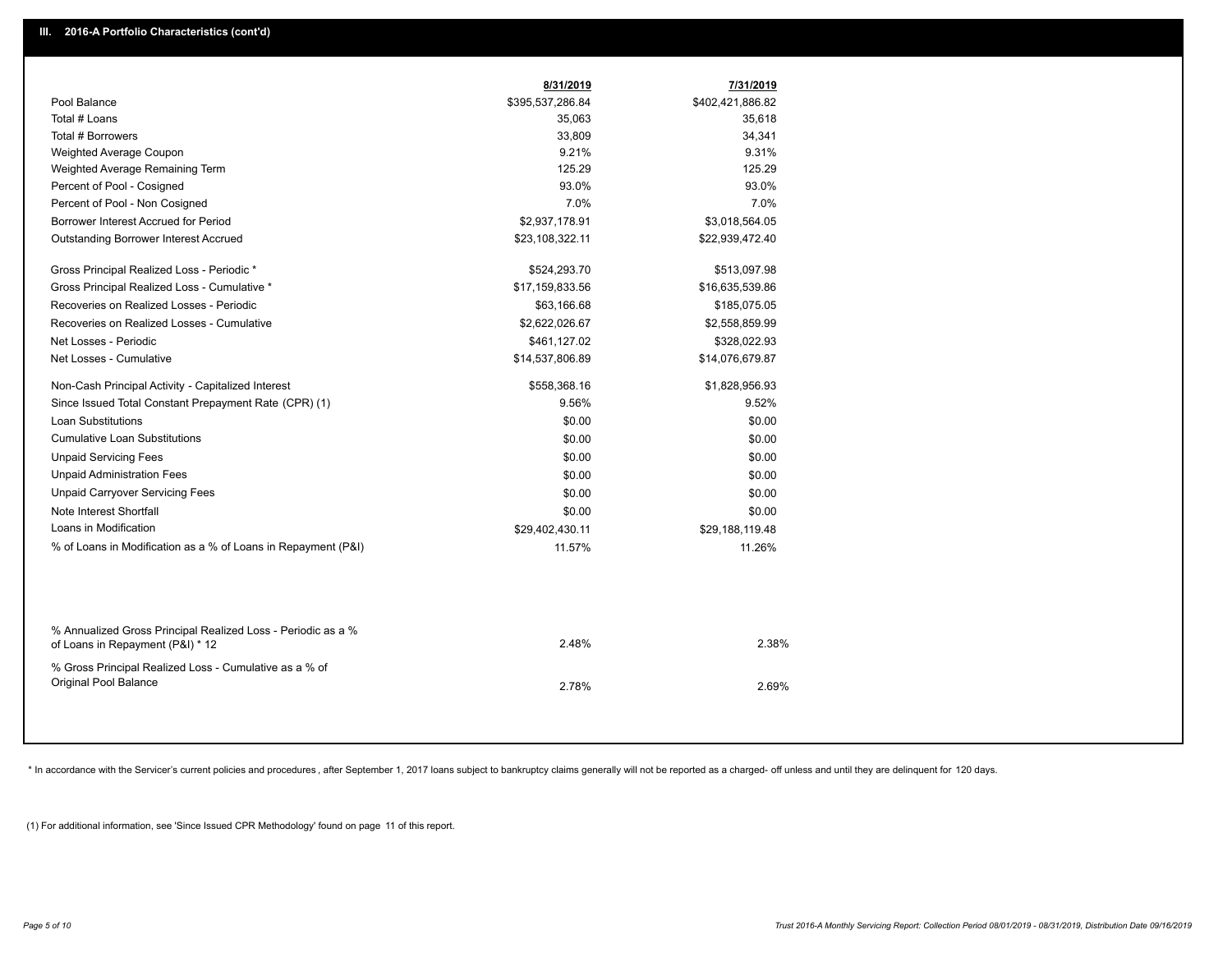#### **Loan Program**  A

|                                    | Weighted<br><b>Average Coupon</b> | # LOANS  | <b>\$ AMOUNT</b> | $%$ *    |
|------------------------------------|-----------------------------------|----------|------------------|----------|
| - Smart Option Interest-Only Loans | 8.28%                             | 7,780    | \$64,276,863.04  | 16.251%  |
| - Smart Option Fixed Pay Loans     | 9.13%                             | 9,459    | \$126,559,329.90 | 31.997%  |
| - Smart Option Deferred Loans      | 9.39%                             | 17.824   | \$204,701,093.90 | 51.753%  |
| - Other Loan Programs              | $0.00\%$                          | $\Omega$ | \$0.00           | 0.000%   |
| <b>Total</b>                       | 9.13%                             | 35,063   | \$395,537,286.84 | 100.000% |

\* Percentages may not total 100% due to rounding

B

C

**Index Type**

|                       | Weighted<br><b>Average Coupon</b> | # LOANS | <b>\$ AMOUNT</b> | %        |
|-----------------------|-----------------------------------|---------|------------------|----------|
| - Fixed Rate Loans    | 7.55%                             | 7,557   | \$97,026,226.51  | 24.530%  |
| - LIBOR Indexed Loans | 9.64%                             | 27,506  | \$298,511,060.33 | 75.470%  |
| - Other Index Rates   | $0.00\%$                          |         | \$0.00           | 0.000%   |
| Total                 | 9.13%                             | 35,063  | \$395,537,286.84 | 100.000% |

\* Percentages may not total 100% due to rounding

## **Weighted Average Recent FICO**

| (2)<br>Wtd Avg Recent FICO Band | # LOANS        | <b>\$ AMOUNT</b> | $%$ *    |
|---------------------------------|----------------|------------------|----------|
| $0 - 639$                       | 2,966          | \$32,574,987.88  | 8.236%   |
| 640 - 669                       | 2,195          | \$24,165,820.74  | 6.110%   |
| 670 - 699                       | 3,718          | \$42,068,309.74  | 10.636%  |
| 700 - 739                       | 7,288          | \$85,496,277.14  | 21.615%  |
| $740 +$                         | 18,894         | \$211,222,378.41 | 53.401%  |
| N/A <sup>(1)</sup>              | $\overline{2}$ | \$9,512.93       | 0.002%   |
| <b>Total</b>                    | 35,063         | \$395,537,286.84 | 100.000% |

WAC reflects WAC3

To conform with company standard reporting these sections now include Princial and Interest Accrued to Capitalize .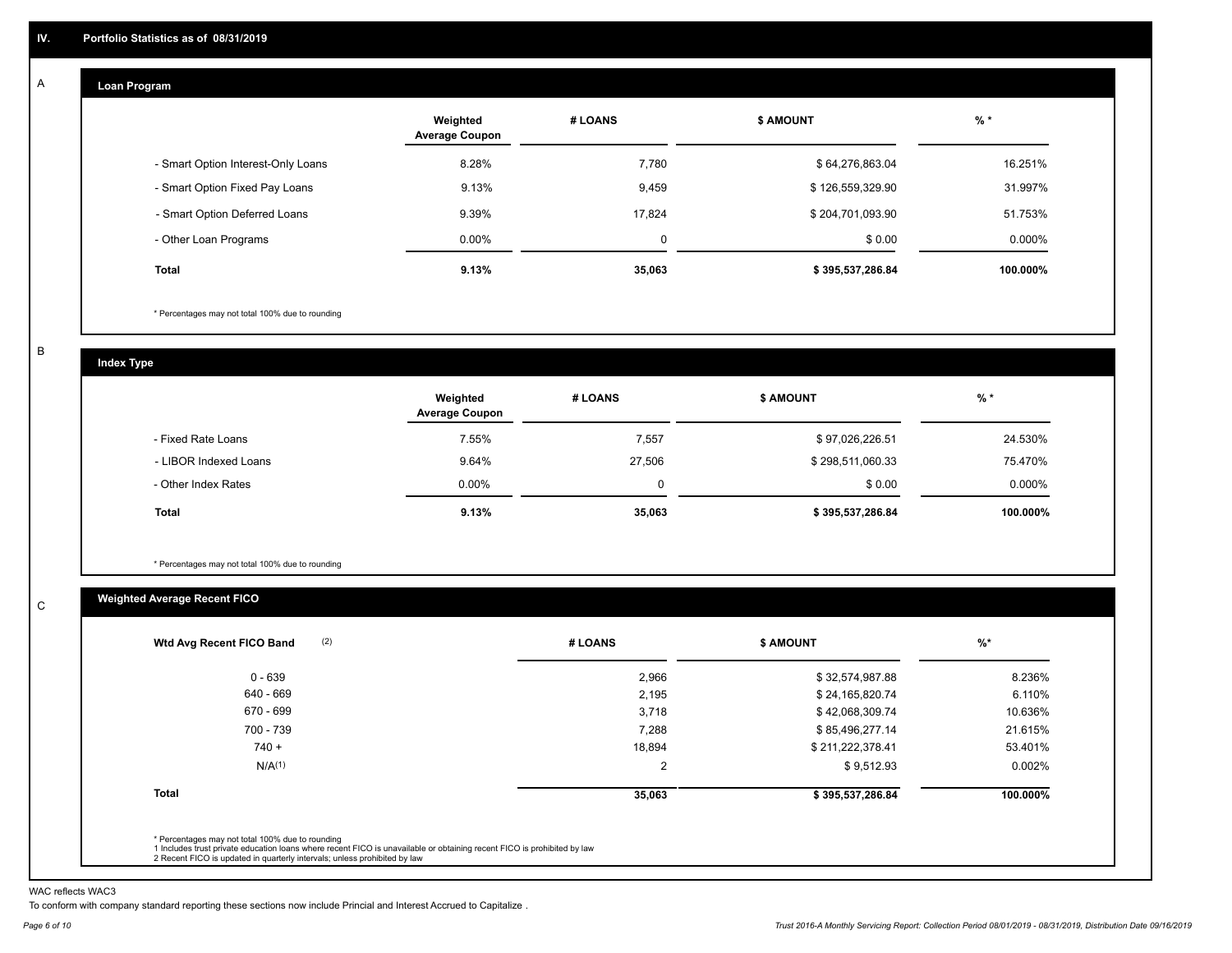| V. | 2016-A Reserve Account, Principal Distribution, and R-2 Certificate Calculations        |                  |
|----|-----------------------------------------------------------------------------------------|------------------|
| А. | <b>Reserve Account</b>                                                                  |                  |
|    | Specified Reserve Account Balance                                                       | \$1,557,854.00   |
|    | Actual Reserve Account Balance                                                          | \$1,557,854.00   |
| В. | <b>Principal Distribution Amount</b>                                                    |                  |
|    | Class A Notes Outstanding<br>i.                                                         | \$231,695,320.77 |
|    | Pool Balance<br>ii.                                                                     | \$395,537,286.84 |
|    | First Priority Principal Distribution Amount (i - ii)<br>iii.                           | \$0.00           |
|    | Class A and B Notes Outstanding<br>iv.                                                  | \$281,695,320.77 |
|    | First Priority Principal Distribution Amount<br>۷.                                      | \$0.00           |
|    | Pool Balance<br>vi.                                                                     | \$395,537,286.84 |
|    | Specified Overcollateralization Amount<br>vii.                                          | \$118,661,186.05 |
|    | Regular Principal Distribution Amount (if (iv > 0, (iv - v) - (vi - vii))<br>viii.      | \$4,819,219.98   |
|    | Pool Balance<br>ix.                                                                     | \$395,537,286.84 |
|    | 10% of Initial Pool Balance<br>х.                                                       | \$61,822,914.68  |
|    | First Priority Principal Distribution Amount<br>xi.                                     | \$0.00           |
|    | Regular Principal Distribution Amount<br>xii.                                           | \$4,819,219.98   |
|    | Available Funds (after payment of waterfall items A through I)<br>xiii.                 | \$3,458,253.10   |
|    | Additional Principal Distribution Amount (if(vi <= x,min(xiii, vi - xi - xii)))<br>xiv. | \$0.00           |
| C. | R-2 Certificate                                                                         |                  |
|    | Previous Notional Balance                                                               | \$37,490,591.00  |
|    | Shortfall of Principal                                                                  | \$0.00           |
|    | Shortfall of Interest                                                                   | \$0.00           |
|    | <b>Current Notional Balance</b>                                                         | \$37,490,591.00  |
|    | Excess Distribution Allocated (1)                                                       | \$975,237.12     |
|    |                                                                                         |                  |
|    |                                                                                         |                  |

1. Until the notional amount of the R-2 Certificate is reduced to zero and if there is excess cash through the distribution available it will be distributed to the R-2 Certificate, otherwise the amount will be zero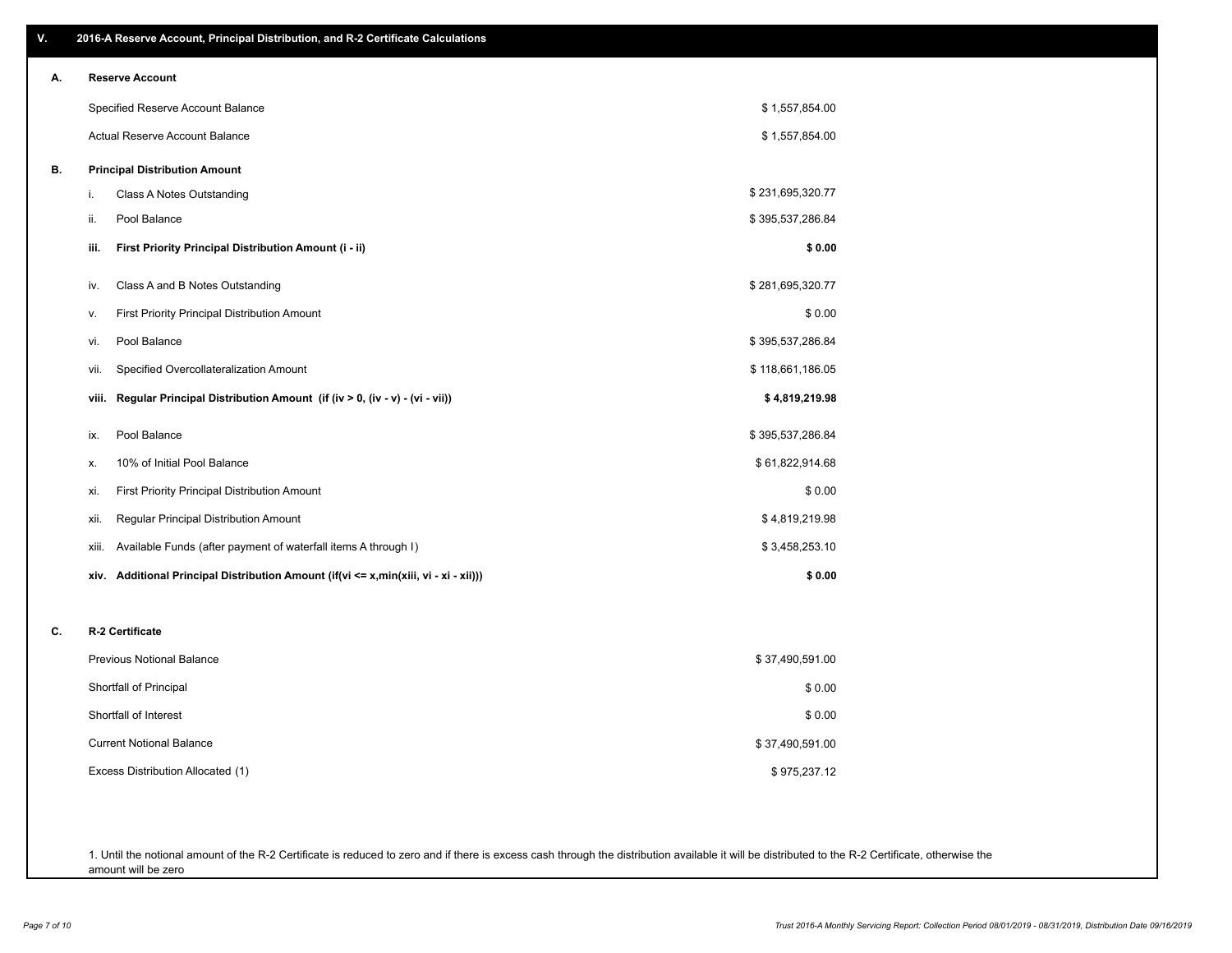|                                                               | Paid           | <b>Funds Balance</b> |
|---------------------------------------------------------------|----------------|----------------------|
| <b>Total Available Funds</b>                                  |                | \$9,362,380.32       |
| <b>Trustee Fees</b><br>A                                      | \$0.00         | \$9,362,380.32       |
| В<br><b>Servicing Fees</b>                                    | \$255,336.87   | \$9,107,043.45       |
| C<br>i. Administration Fees                                   | \$8,333.00     | \$9,098,710.45       |
| ii. Unreimbursed Administrator Advances plus any Unpaid       | \$0.00         | \$9,098,710.45       |
| D<br><b>Class A Noteholders Interest Distribution Amount</b>  | \$612,564.93   | \$8,486,145.52       |
| Е<br>First Priority Principal Payment                         | \$0.00         | \$8,486,145.52       |
| F.<br><b>Class B Noteholders Interest Distribution Amount</b> | \$208,672.44   | \$8,277,473.08       |
| Reinstatement Reserve Account<br>G                            | \$0.00         | \$8,277,473.08       |
| H<br><b>Regular Principal Distribution</b>                    | \$4,819,219.98 | \$3,458,253.10       |
| <b>Carryover Servicing Fees</b>                               | \$0.00         | \$3,458,253.10       |
| Additional Principal Distribution Amount<br>J                 | \$0.00         | \$3,458,253.10       |
| Unpaid Expenses of Trustee<br>Κ                               | \$0.00         | \$3,458,253.10       |
| Unpaid Expenses of Administrator<br>L                         | \$0.00         | \$3,458,253.10       |
| M<br>i. Remaining Funds to the R-1 Certificateholder(s)       | \$2,483,015.98 | \$975,237.12         |
| ii. Remaining Funds to the R-2 Certificateholder(s)           | \$975,237.12   | \$0.00               |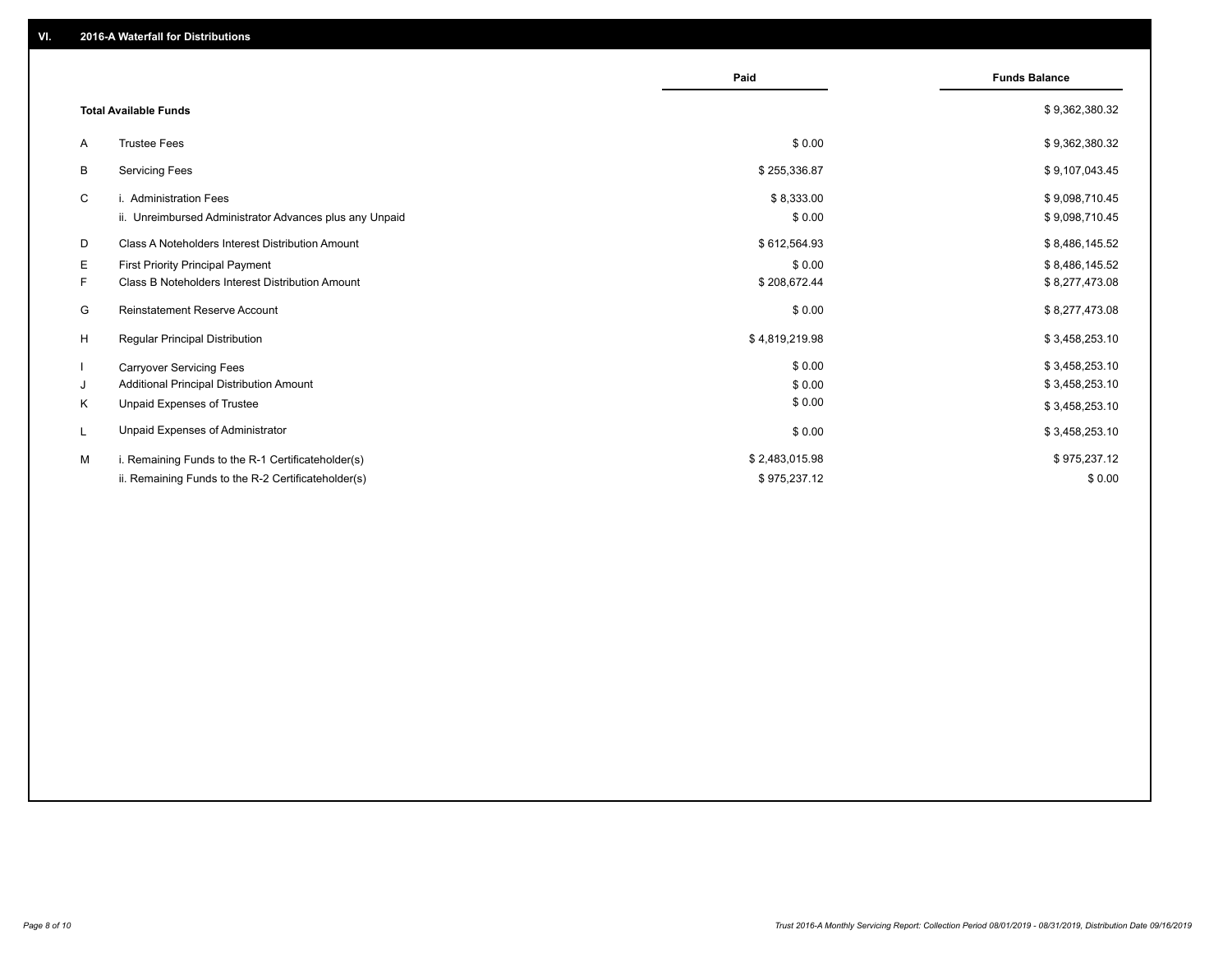## Ending Balance Factor Paydown Factor 0.013690966 0.013690966 0.000000000 Ending Principal Balance \$ 140,508,494.24 \$ 140,508,494.24 \$ \$6,367,606.55 \$50,000,000.000.00 Principal Paid \$2,984,630.56 \$ 1,834,589.42 \$ - Interest Shortfall \$ - \$ - \$ - Interest Paid \$ 322,859.53 \$ 289,705.40 \$ 208,672.44 Total Interest Due \$ 322,859.53 \$ 289,705.40 \$ 208,672.44 Interest Shortfall from Prior Period Plus Accrued Interest \$ - \$ - \$ - Current Interest Due \$ 322,859.53 \$ 289,705.40 \$ 208,672.44 Accrued Interest Factor 0.002250000 0.003284560 0.004173449 Interest Rate\* 2.70000% 3.69513% 4.69513% Daycount Fraction 0.08333333 0.08888889 0.08888889 Accrual Period End 9/15/2019 9/16/2019 9/16/2019 Accrual Period Begin 8/15/2019 8/15/2019 8/15/2019 Record Date (Days Prior to Distribution) 1 1 NEW YORK BUSINESS DAY 1 NEW YORK BUSINESS DAY 1 NEW YORK BUSINESS DAY Spread/Fixed Rate 2.70% 1.50% 2.50% Index FIXED LIBOR LIBOR Beginning Balance \$ 143,493,124.80 \$ 88,202,195.97 \$ 50,000,000.00 Cusip/Isin 78449FAB7 78449FAC5 78449FAD3 **A2A A2B B** 0.644534377 0.644534377 1.000000000 **Distribution Amounts**

\* Pay rates for Current Distribution. For the interest rates applicable to the next distribution date, please see https://www.salliemae.com/about/investors/data/SMBabrate.txt.

**VII. 2016-A Distributions**